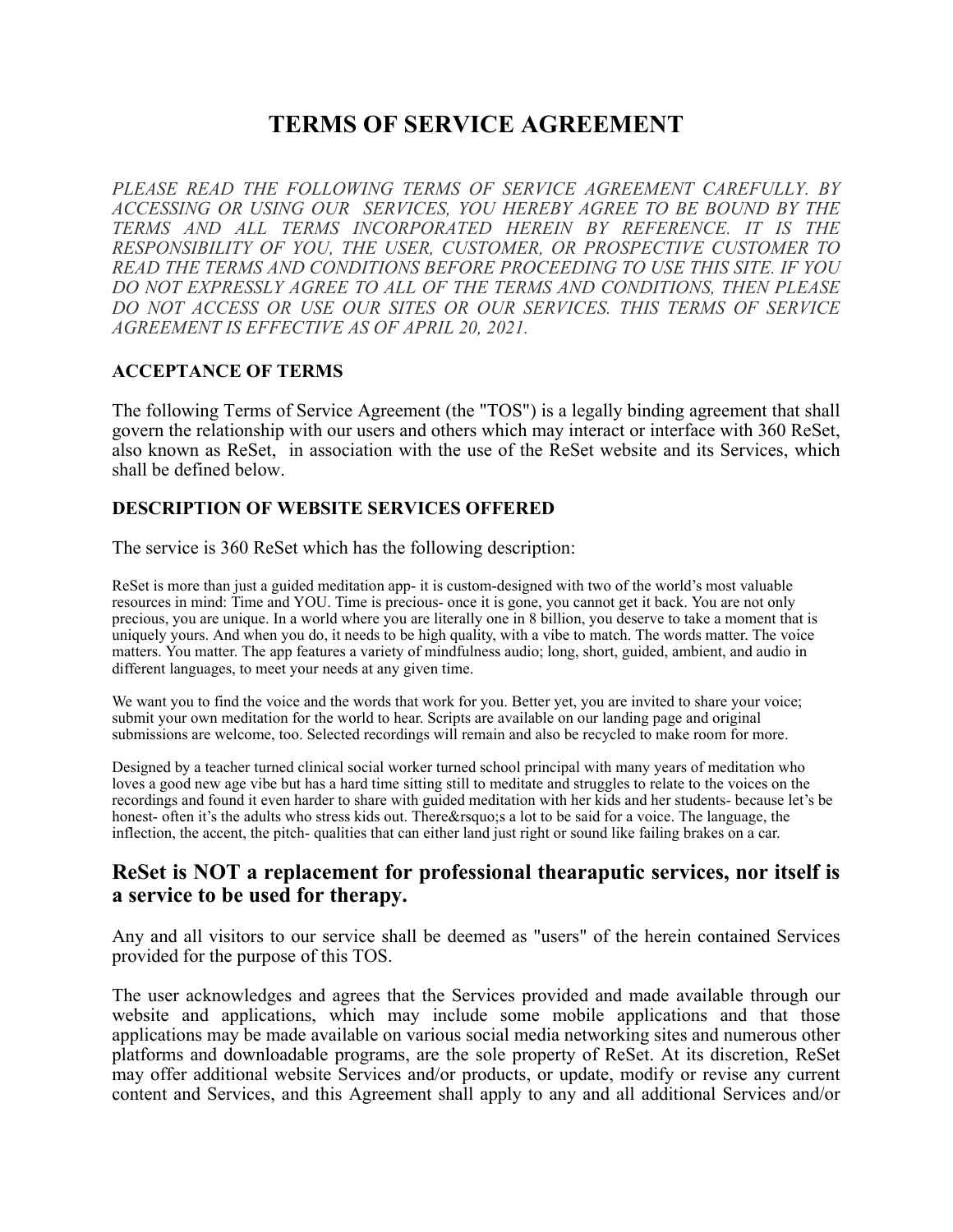products and any and all updated, modified or revised Services unless otherwise stipulated. ReSet does hereby reserve the right to cancel and cease offering any of the aforementioned Services and/or products. You, as the end user acknowledge, accept and agree that ReSet shall not be held liable for any such updates, modifications, revisions, suspensions or discontinuance of any of our Services and/or products. Your continued use of the Services provided, after such posting of any updates, changes, and/or modifications shall constitute your acceptance of such updates, changes and/or modifications, and as such, frequent review of this Agreement and any and all applicable terms and policies should be made by you to ensure you are aware of all terms and policies currently in effect. Should you not agree to the updated, revised or modified terms, you must stop using the provided Services forthwith.

Furthermore, the user understands, acknowledges and agrees that the Services offered shall be provided "AS IS" and as such ReSet shall not assume any responsibility or obligation for the timeliness, missed delivery, deletion and/or any failure to store user content, communication or personalization settings.

# **CAUTIONS FOR GLOBAL USE AND EXPORT AND IMPORT COMPLIANCE**

Due to the global nature of the internet, through the use of our network you hereby agree to comply with all local rules relating to online conduct and that which is considered acceptable Content. Uploading, posting and/or transferring of software, technology and other technical data may be subject to the export and import laws of the United States and possibly other countries. Through the use of our network, you thus agree to comply with all applicable export and import laws, statutes and regulations, including, but not limited to, the Export Administration Regulations ([http://www.access.gpo.gov/bis/ear/ear\\_data.html](http://www.access.gpo.gov/bis/ear/ear_data.html)), as well as the sanctions control<br>program of the United States (http://www.treasury.gov/resourceprogram of the United States ([http://www.treasury.gov/resource](http://www.treasury.gov/resource-center/sanctions/Programs/Pages/Programs.aspx)[center/sanctions/Programs/Pages/Programs.aspx](http://www.treasury.gov/resource-center/sanctions/Programs/Pages/Programs.aspx)). Furthermore, you state and pledge that you:

- a) are not on the list of prohibited individuals which may be identified on any government export exclusion report (<http://www.bis.doc.gov/complianceandenforcement/liststocheck.htm>) nor a member of any other government which may be part of an export-prohibited country identified in applicable export and import laws and regulations;
- b) agree not to transfer any software, technology or any other technical data through the use of our network Services to any export-prohibited country;
- c) agree not to use our website network Services for any military, nuclear, missile, chemical or biological weaponry end uses that would be a violation of the U.S. export laws; and
- d) agree not to post, transfer nor upload any software, technology or any other technical data which would be in violation of the U.S. or other applicable export and/or import laws.

## **CONTENT PLACED OR MADE AVAILABLE FOR COMPANY SERVICES**

ReSet shall not lay claim to ownership of any content submitted by any visitor or user, nor make such content available for inclusion on our Services. Therefore, you hereby grant and allow for ReSet the below listed worldwide, royalty-free and non-exclusive licenses, as applicable:

a) The content submitted or made available for inclusion on the publicly accessible areas of ReSet's services, the license provided to permit to use, distribute, reproduce, modify, adapt, publicly perform and/or publicly display said Content on our network Services is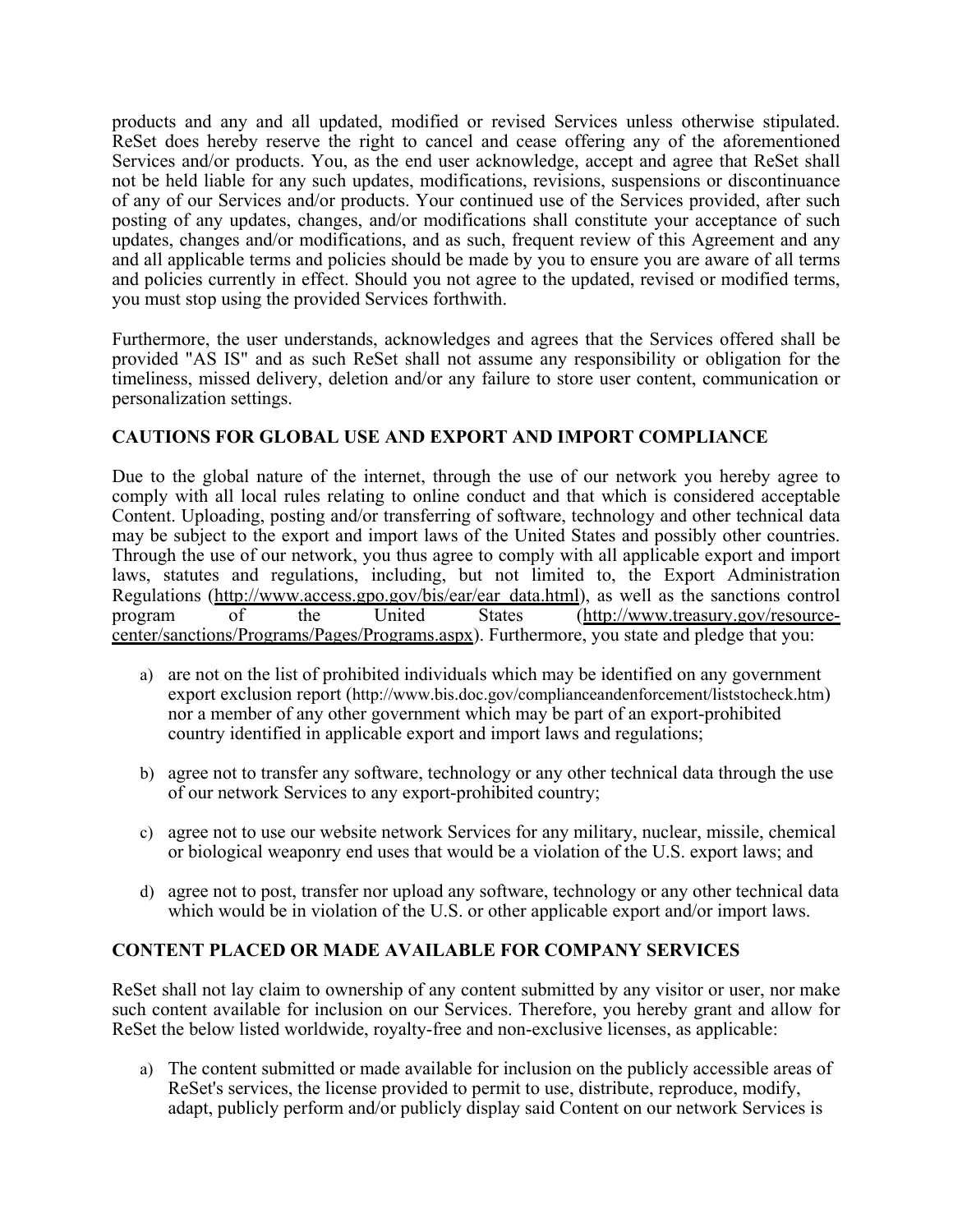for the sole purpose of providing and promoting the specific area to which this content was placed and/or made available for viewing. This license shall be available so long as you are a member of ReSet's services, and shall terminate at such time when you elect to discontinue your membership.

- b) Photos, audio, video and/or graphics submitted or made available for inclusion on the publicly accessible areas of ReSet's sites, the license provided to permit to use, distribute, reproduce, modify, adapt, publicly perform and/or publicly display said Content on our network Services are for the sole purpose of providing and promoting the specific area in which this content was placed and/or made available for viewing. This license shall be available so long as you are a member of ReSet's sites and shall terminate at such time when you elect to discontinue your membership.
- c) For any other content submitted or made available for inclusion on the publicly accessible areas of ReSet's sites, the continuous, binding and completely sub-licensable license which is meant to permit to use, distribute, reproduce, modify, adapt, publish, translate, publicly perform and/or publicly display said content, whether in whole or in part, and the incorporation of any such Content into other works in any arrangement or medium current used or later developed.

Those areas which may be deemed "publicly accessible" areas of ReSet's sites are those such areas of our network properties which are meant to be available to the general public, and which would include message boards and groups that are openly available to users.

## **CONTRIBUTIONS TO SERVICE**

360 ReSet provides an area for our users to contribute feedback to our website. When you submit ideas, documents, suggestions and/or proposals ("Contributions") to our site, you acknowledge and agree that:

- a) your contributions do not contain any type of confidential or proprietary information;
- b) ReSet shall not be liable or under any obligation to ensure or maintain confidentiality, expressed or implied, related to any Contributions;
- c) ReSet shall be entitled to make use of and/or disclose any such Contributions in any such manner as they may see fit;
- d) the contributor's Contributions shall automatically become the sole property of ReSet; and
- e) ReSet is under no obligation to either compensate or provide any form of reimbursement in any manner or nature.

## **INDEMNITY**

All users herein agree to insure and hold ReSet, our subsidiaries, affiliates, agents, employees, officers, partners and/or licensors blameless or not liable for any claim or demand, which may include, but is not limited to, reasonable attorney fees made by any third party which may arise from any content a user of our site may submit, post, modify, transmit or otherwise make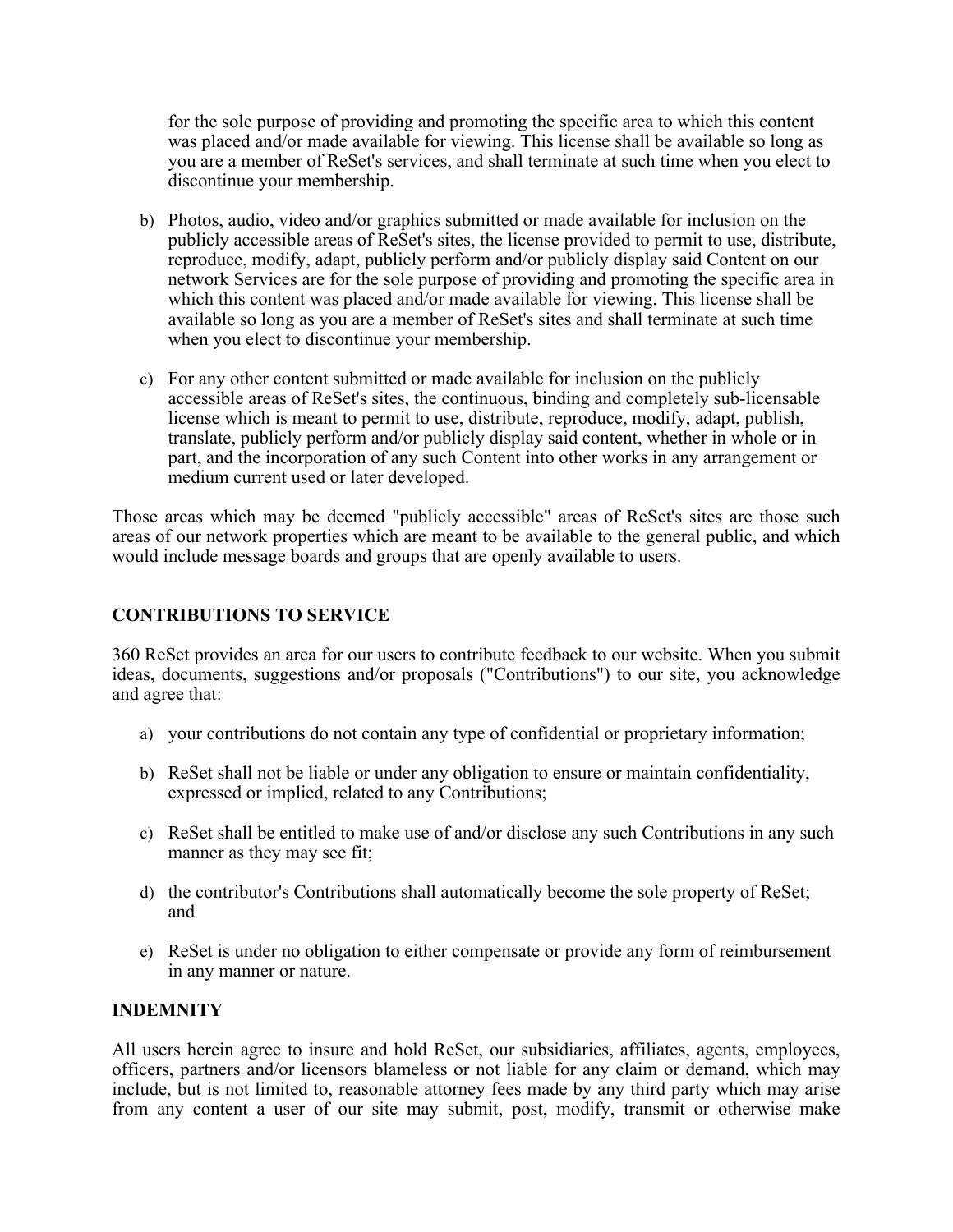available through our Services, the use of ReSet Services or your connection with these Services, your violations of the Terms of Service and/or your violation of any such rights of another person.

#### **COMMERCIAL REUSE OF SERVICES**

The user herein agrees not to replicate, duplicate, copy, trade, sell, resell nor exploit for any commercial reason any part, use of, or access to ReSet's services.

## **MODIFICATIONS**

ReSet shall reserve the right at any time it may deem fit, to modify, alter and or discontinue, whether temporarily or permanently, our service, or any part thereof, with or without prior notice. In addition, we shall not be held liable to you or to any third party for any such alteration, modification, suspension and/or discontinuance of our Services, or any part thereof.

## **LINKS**

Either ReSet or any third parties may provide links to other websites and/or resources. Thus, you acknowledge and agree that we are not responsible for the availability of any such external sites or resources, and as such, we do not endorse nor are we responsible or liable for any content, products, advertising or any other materials, on or available from such third party sites or resources. Furthermore, you acknowledge and agree that ReSet shall not be responsible or liable, directly or indirectly, for any such damage or loss which may be a result of, caused or allegedly to be caused by or in connection with the use of or the reliance on any such content, goods or Services made available on or through any such site or resource.

## **PROPRIETARY RIGHTS**

You do hereby acknowledge and agree that ReSet's Services and any essential software that may be used in connection with our Services ("Software") shall contain proprietary and confidential material that is protected by applicable intellectual property rights and other laws. Furthermore, you herein acknowledge and agree that any Content which may be contained in any advertisements or information presented by and through our Services or by advertisers is protected by copyrights, trademarks, patents or other proprietary rights and laws. Therefore, except for that which is expressly permitted by applicable law or as authorized by ReSet or such applicable licensor, you agree not to alter, modify, lease, rent, loan, sell, distribute, transmit, broadcast, publicly perform and/or created any plagiaristic works which are based on ReSet Services (e.g. Content or Software), in whole or part.

ReSet herein has granted you personal, non-transferable and non-exclusive rights and/or license to make use of the object code or our Software on a single computer, as long as you do not, and shall not, allow any third party to duplicate, alter, modify, create or plagiarize work from, reverse engineer, reverse assemble or otherwise make an attempt to locate or discern any source code, sell, assign, sublicense, grant a security interest in and/or otherwise transfer any such right in the Software. Furthermore, you do herein agree not to alter or change the Software in any manner, nature or form, and as such, not to use any modified versions of the Software, including and without limitation, for the purpose of obtaining unauthorized access to our Services. Lastly, you also agree not to access or attempt to access our Services through any means other than through the interface which is provided by 360 ReSet for use in accessing our Services.